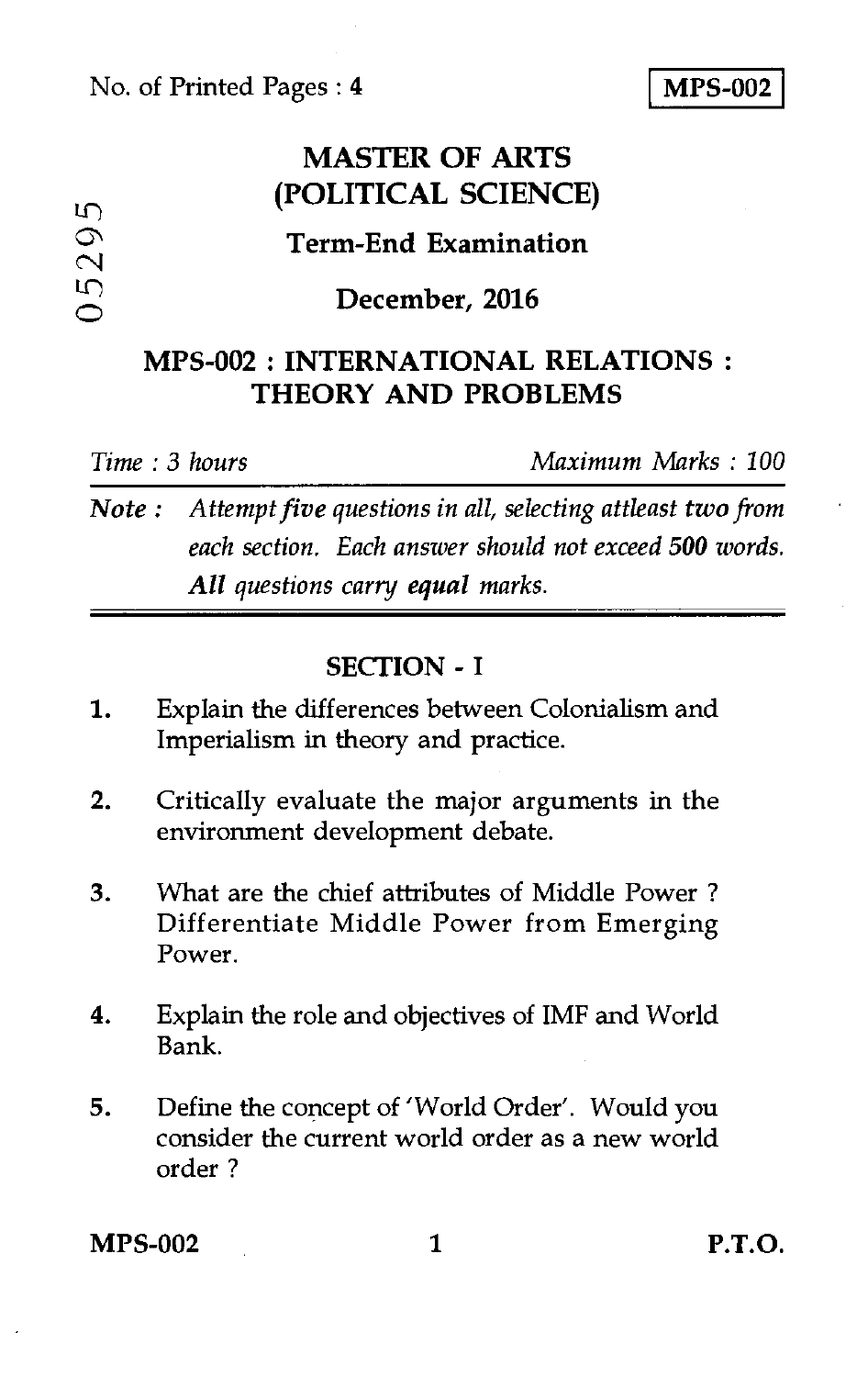### SECTION - **II**

- 6. What in your understanding are the motives and methods of international terrorism ?
- 7. Do you agree with the view that the state sovereignty has historically been changing ?
- 8. Enumerate and explain the major conventions on human rights sponsored by the UN.
- 9. What do you understand by the term 'ethnicity' and explain the causes of ethnic resurgence in contemporary times ?
- 10. Globalisation is threatening human security. Do you agree ? Give reasons.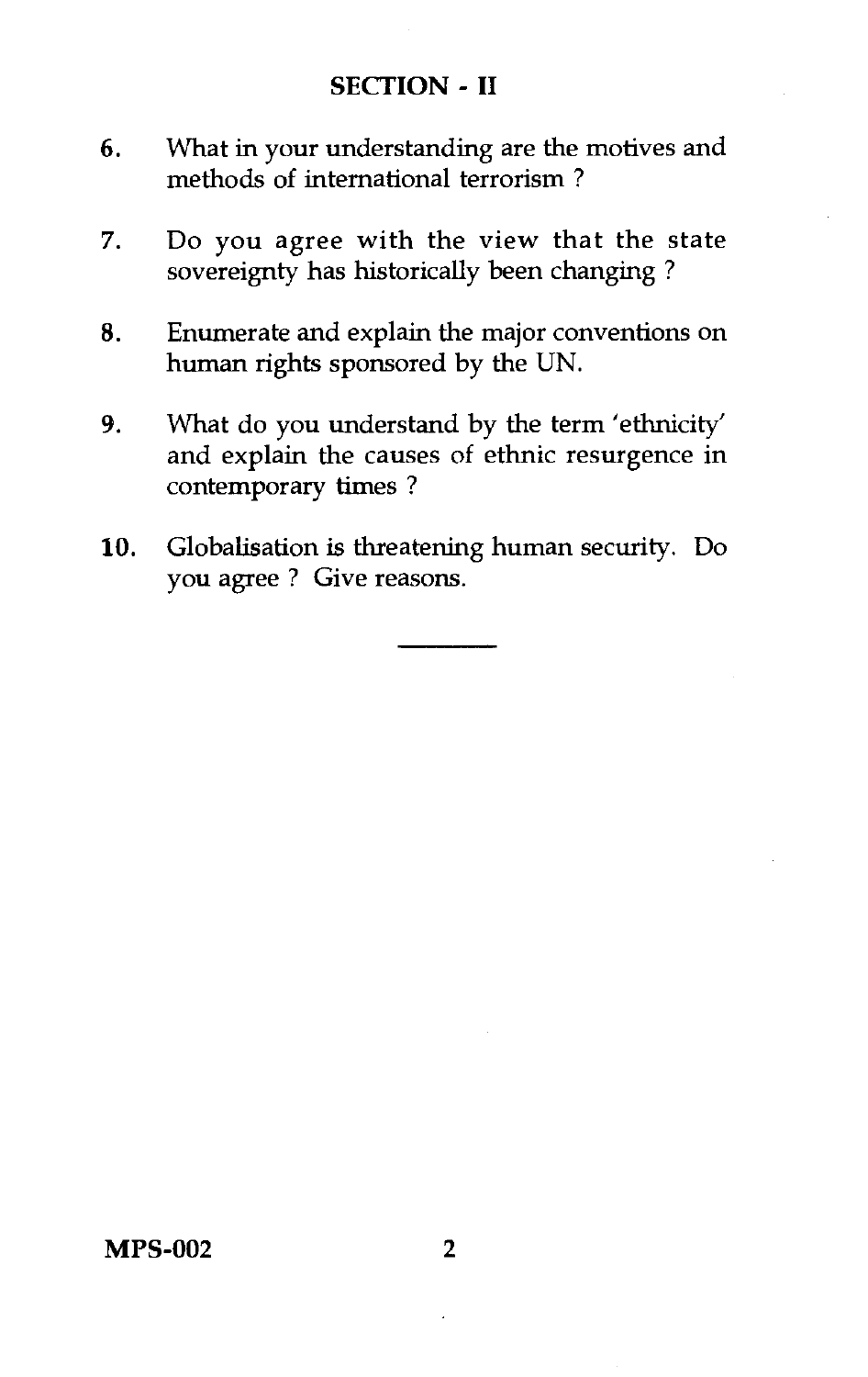एम.पी.एस.-002

स्नातकोत्तर उपाधि कार्यक्रम (राजनीति शास्त्र)

सत्रांत परीक्षा

**दिसम्बर, 2016** 

एम.पी.एस.-002 : अंतर्राष्ट्रीय सम्बन्ध : सिद्धांत और समस्याएँ

समय : 3 घण्टे

अधिकतम अंक : 100

नोट · **किन्हीं पाँच** प्रश्नों के उत्तर दीजिए, प्रत्येक भाग में से कम-से-कम दो प्रश्न चुनिए। प्रत्येक प्रश्न का उत्तर लगभग 500 शब्दों में दीजिए। सभी प्रश्नों के अंक समान हैं।

### भाग - 1

- सिद्धांत और व्यवहार में उपनिवेशवाद और साम्राज्यवाद के बीच  $\mathbf{1}$ . अन्तर को स्पष्ट कीजिए।
- पर्यावरण विकास से संबंधित बहस में प्रमुख तर्कों का  $\overline{2}$ . आलोचनात्मक मुल्यांकन कीजिए।
- मध्य शक्ति (Middle Power) के प्रमुख लक्षण क्या हैं? 3. उभरती शक्ति से मध्य शक्ति के बीच अन्तर बताइए।
- आई.एम.एफ. और विश्व बैंक की भूमिका और उद्देश्यों को 4. स्पष्ट कीजिए।
- ''विश्व व्यवस्था'' की संकल्पना की परिभाषा दीजिए। क्या 5. आप नई विश्व व्यवस्था के रूप में इसे तत्कालीन विश्व व्यवस्था में स्वीकार करेंगे ?

**MPS-002**